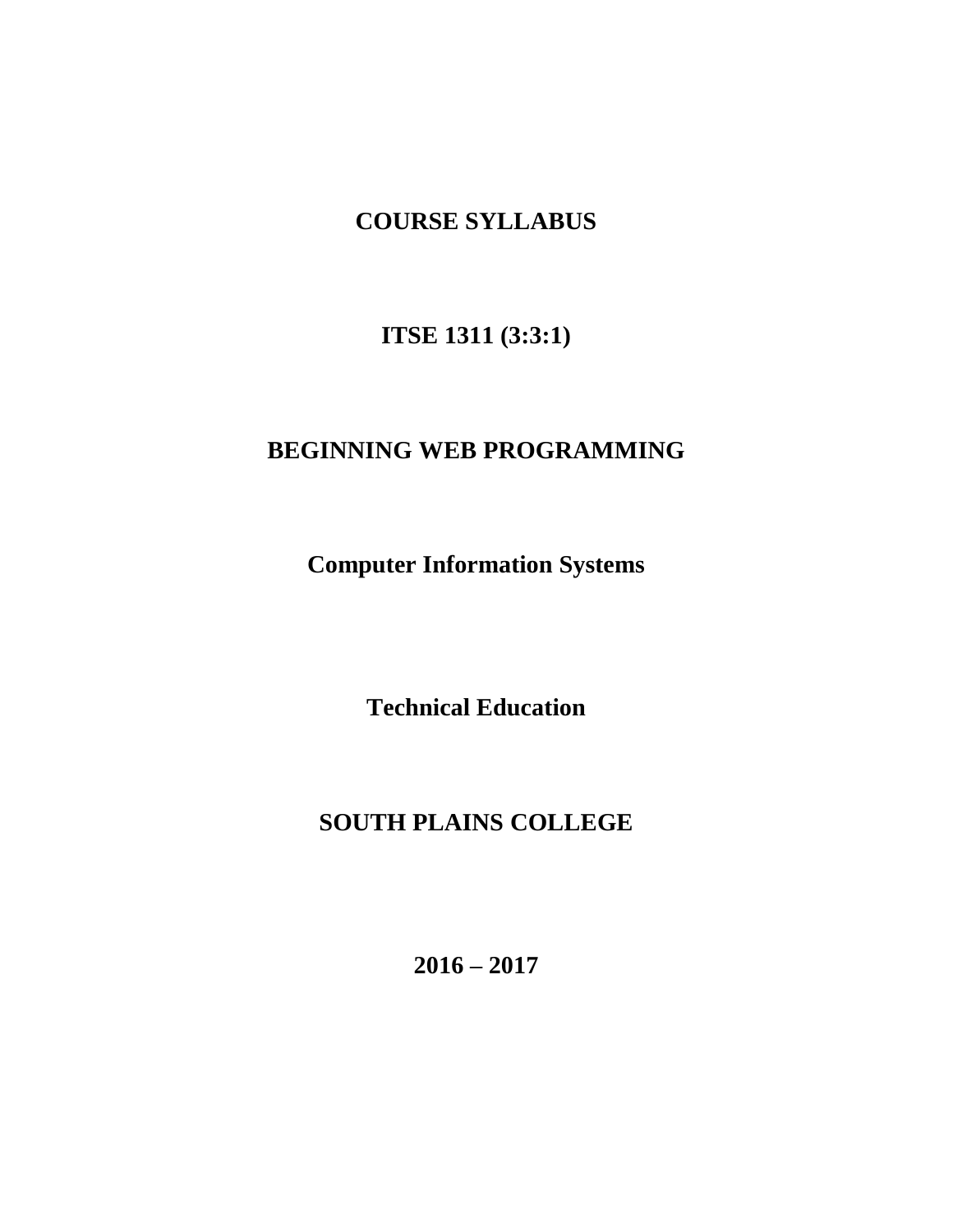### **SCANS COMPETENCIES**

#### **RESOURCES: Identifies, organizes, plans and allocates resources.**

- C-1 **TIME**--Selects goal--relevant activities, ranks them, allocates time, and prepares and follows schedules.
- C-2 **MONEY**--Uses or prepares budgets, makes forecasts, keeps records, and makes adjustments to meet objectives
- C-3 **MATERIALS &FACILITIES**-Acquires, stores, allocates, and uses materials or space efficiently.

C-4 **HUMAN RESOURCES**--Assesses skills and distributes work accordingly, evaluates performances and provides feedback.

# **INFORMATION--Acquires and Uses Information**

- C-5 Acquires and evaluates information.
- C-6 Organizes and maintains information.
- C-7 Interprets and communicates information.
- C-8 Uses computers to Process information.

# **INTERPERSONAL--Works With Others**

- C-9 Participates as members of a team and contributes to group effort.
- C-10 Teaches others new skills.
- C-11 Serves clients/customers--works to satisfy customer's expectations.
- C-12 Exercises leadership--communicates ideas to justify position, persuades and convinces others, responsibly challenges existing procedures and policies.
- C-13 Negotiates-Works toward agreements involving exchanges of resources resolves divergent interests.
- C-14 Works with Diversity-Works well with men and women from diverse backgrounds.

#### **SYSTEMS--Understands Complex Interrelationships**

- C-15 Understands Systems--Knows how social, organizational, and technological systems work and operates effectively with them
- C-16 Monitors and Correct Performance-Distinguishes trends, predicts impacts on system operations, diagnoses systems' performance and corrects malfunctions.
- C-17 Improves or Designs Systems-Suggests modifications to existing systems and develops new or alternative systems to improve performance.

#### **TECHNOLOGY--Works with a variety of technologies**

- C-18 Selects Technology--Chooses procedures, tools, or equipment including computers and related technologies.
- C-19 Applies Technology to Task-Understands overall intent and proper procedures for setup and operation of equipment.
- C-20 Maintains and Troubleshoots Equipment-Prevents, identifies, or solves problems with equipment, including computers and other technologies.

#### **FOUNDATION SKILLS**

#### **BASIC SKILLS--Reads, writes, performs arithmetic and mathematical operations, listens and speaks**

- F-1 Reading--locates, understands, and interprets written information in prose and in documents such as manuals, graphs, and schedules.
- F-2 Writing-Communicates thoughts, ideas, information and messages in writing, and creates documents such as letters, directions, manuals, reports, graphs, and flow charts.
- F-3 Arithmetic--Performs basic computations; uses basic numerical concepts such as whole numbers, etc.
- F-4 Mathematics--Approaches practical problems by choosing appropriately from a variety of mathematical techniques.
- F-5 Listening--Receives, attends to, interprets, and responds to verbal messages and other cues.
- F-6 Speaking--Organizes ideas and communicates orally.

#### **THINKING SKILLS--Thinks creatively, makes decisions, solves problems, visualizes, and knows how to learn and reason**

- F-7 Creative Thinking--Generates new ideas.
- F-8 Decision-Making--Specifies goals and constraints, generates alternatives, considers risks, and evaluates and chooses best alternative.
- F-9 Problem Solving--Recognizes problems and devises and implements plan of action.
- F-10 Seeing Things in the Mind's Eye--Organizes and processes symbols, pictures, graphs, objects, and other information.
- F-11 Knowing How to Learn--Uses efficient learning techniques to acquire and apply new knowledge and skills.
- F-12 Reasoning--Discovers a rule or principle underlying the relationship between two or more objects and appliesit when solving a problem.

#### **PERSONALQUALITIES--Displays responsibility, self-esteem, sociability, self-management, integrity and honesty**

- F-13 Responsibility--Exerts a high level of effort and preservers towards goal attainment.
- F-14 Self-Esteem--Believe sin own self-worth and maintains a positive view of self.
- F-15 Sociability--Demonstrates understanding, friendliness, adaptability, empathy, and politeness in group settings.
- F-16 Self-Management--Assesses self accurately, sets personal goals, monitors progress, and exhibits self-control.
- F-17 Integrity/Honesty--Chooses ethical courses of action.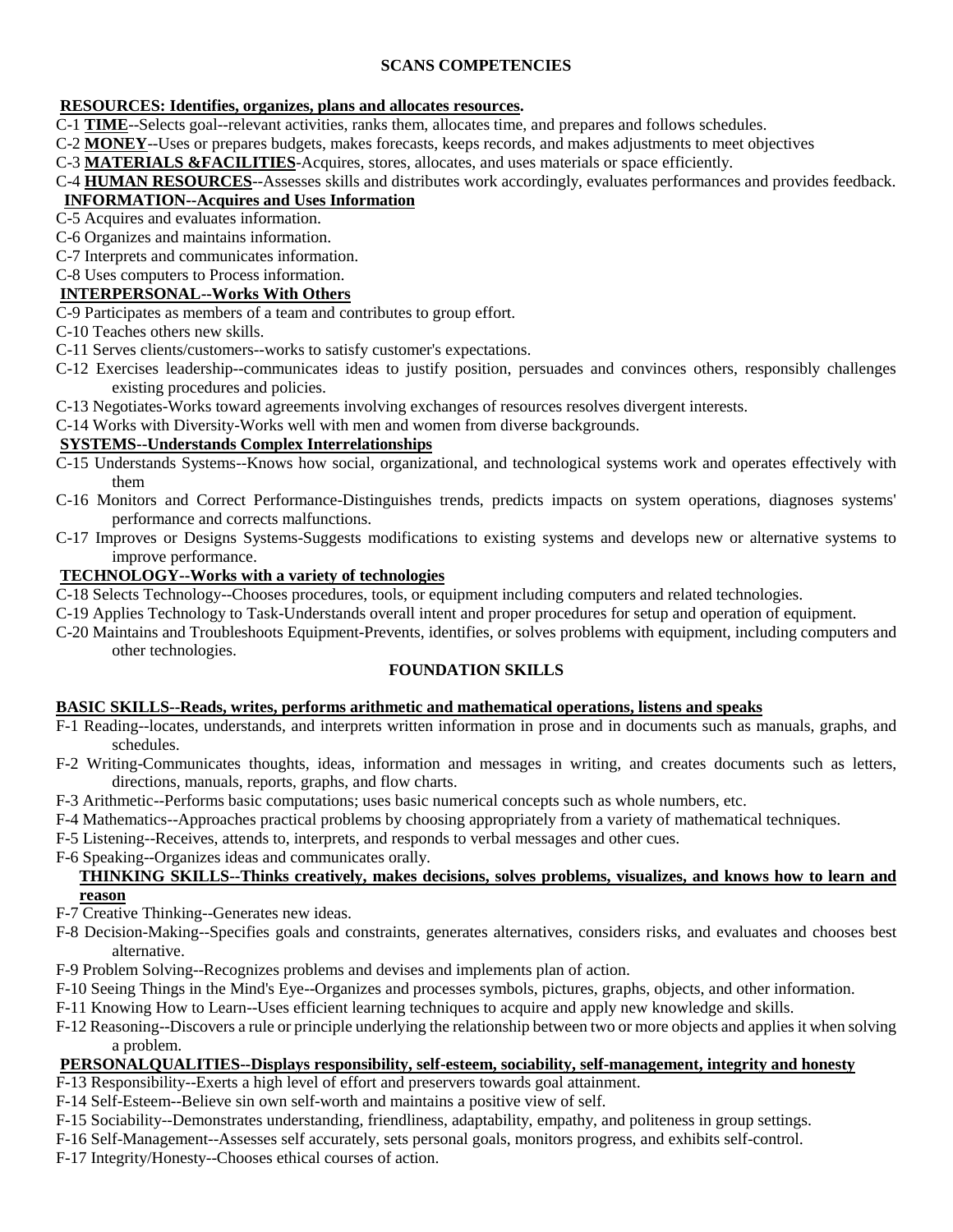# **COURSE SYLLABUS**

| <b>COURSE TITLE:</b>                                    | Beginning Web Programming                                          |
|---------------------------------------------------------|--------------------------------------------------------------------|
| <b>INSTRUCTOR:</b>                                      | <b>Jesse Day</b>                                                   |
| <b>OFFICE LOCATION:</b>                                 | TC 207                                                             |
| <b>PHONE:</b>                                           | 716-2255                                                           |
| E-MAIL:                                                 | jday@southplainscollege.edu                                        |
| <b>OFFICE HOURS:</b>                                    | MW 03:30 PM - 04:00 PM (Reese)                                     |
|                                                         | TR 01:15 PM - 03:15 PM, Friday 09:15 AM -12:15 PM (By Appointment) |
| <b>SOUTHPLAINS COLLEGE IMPROVES EACH STUDENT'S LIFE</b> |                                                                    |

\*\*\*\*\*\*\*\*\*\*\*\*\*\*\*\*\*\*\*\*\*\*\*\*\*\*\*\*\*\*\*\*\*\*\*\*\*\*\*\*\*\*\*\*\*\*\*\*\*\*\*\*\*\*\*\*\*\*\*\*\*\*\*\*\*\*\*\*\*\*\*\*\*\*\*\*\*

#### **I. GENERAL COURSE INFORMATION:**

- A. **Course Description:** Web page programming including mark-up and scripting languages. May include use of XHTML, CGI, JavaScript, and/or ASP. Introduction to structure and object oriented programming design.
- B. **Course Objectives:** Through the use of the Internet, lab assignments, class discussion, and course project, the student will learn how to properly design and create web pages for use in the business world. Extensive use of the Internet will be utilized to send and receive information, as well as play a vital part in our day-to-day course material.

#### C. **Course Outcomes:**

- Discuss current issues in web site design and development
- Discuss, design, and maintain affective, effective, and efficient websites
- Evaluate web page information
- Learn web architectures
- Develop web pages and web sites for businesses using HTML and other web technologies
- D. **Academic Integrity:** It is the aim of South Plains College to foster a spirit of complete honesty and a high standard of integrity. The attempt of any student to present assignments, which he or she has not honestly performed, is regarded as serious offense. The offender is liable to the consequences for cheating and plagiarism as described in the SPC catalog in sections, "Academic Integrity and "Student Conduct."
- E. **SCANS and Foundation Skills:** The Secretary's Commission on Achieving Necessary Skills (SCANS) was appointed by the Secretary of Labor to determine the skills that young people need to succeed in the world of work. The purpose is to encourage high-performance economy characterized by high-skill, high-wage employment. Eleven skill areas were identified by the Commission. The Foundation Skills involve reading, writing, and mathematics. The other eight areas refer to workplace skills, such as working with clients and co-workers.

Foundation skills F3, F5, F9, F10, F11, F13, F14, F15, F16, and F17 Competencies: C1, C2, C3, C4, C5, C6, C7, C8, C9, C11, and C14

### **II. SPECIFIC COURSE REQUIREMENTS:**

### A. **Textbook:**

Name of Book: HTML, JavaScript BASICS 4E, Karl Barksdale, E. Turner ISBN: 0-538-74235-6 © 2010